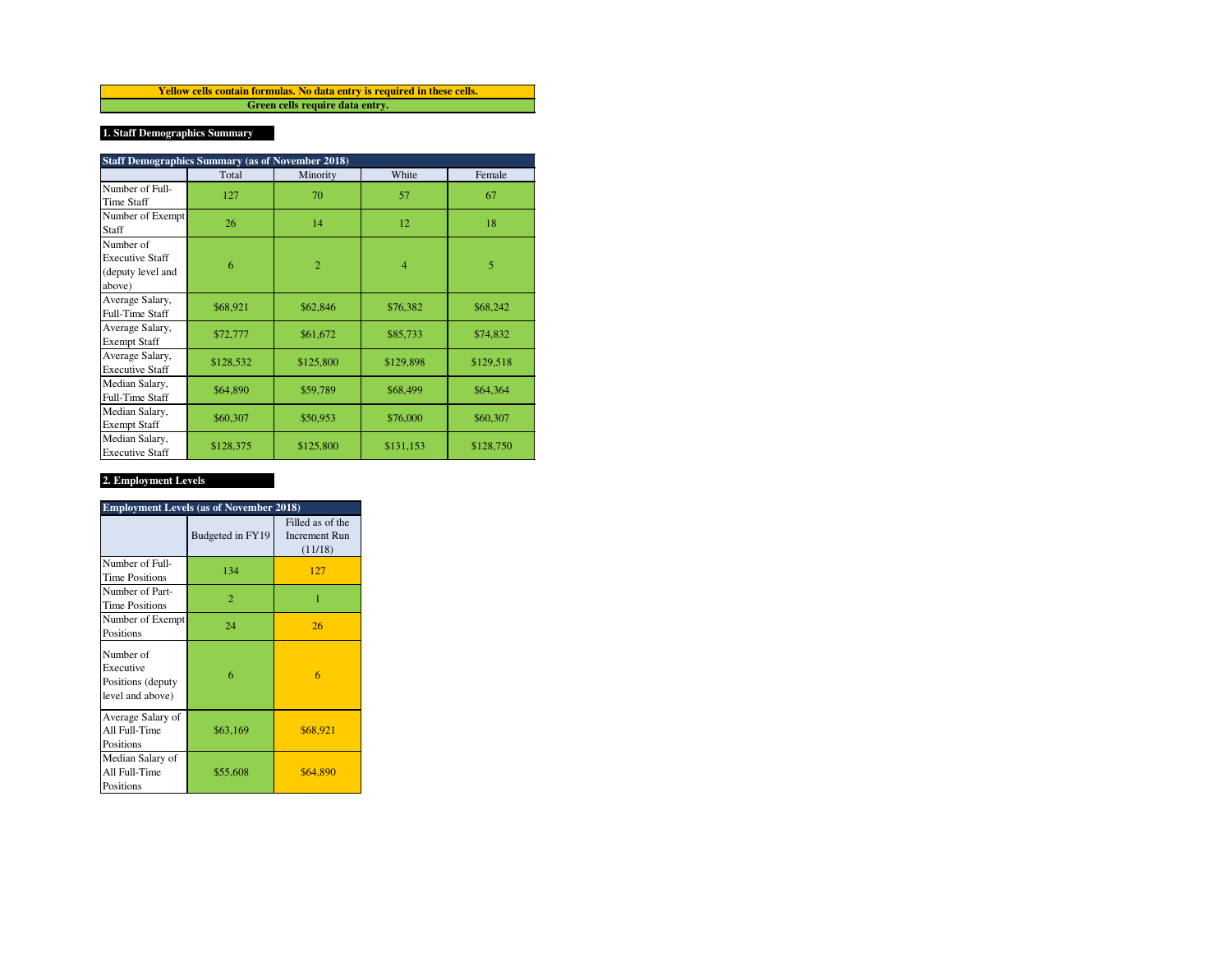# **3. Financial Summary by Class**

Some departments may also want to provide financial summary tables for other funds, such as the Grants Fund. Departments should delete any rows that have \$0 in every year (i.e. if a department has no Class 500 appropriations, actuals, or proposed appropriations, the Class 500 row should be deleted).

| <b>General Fund Financial Summary by Class</b> |                |             |                |                |                |                   |  |
|------------------------------------------------|----------------|-------------|----------------|----------------|----------------|-------------------|--|
|                                                | FY18 Original  | FY18 Actual | FY19 Original  | FY19 Estimated | FY20 Proposed  | Difference: FY20- |  |
|                                                | Appropriations | Obligations | Appropriations | Obligations    | Appropriations | FY19              |  |
| Class $100 -$                                  |                |             |                |                |                |                   |  |
| Employee                                       | \$8,426,765    | \$8,324,348 | \$8,370,558    | \$8,687,295    | \$8,862,100    | \$174,805         |  |
| Compensation                                   |                |             |                |                |                |                   |  |
| Class 200 -                                    |                |             |                |                |                |                   |  |
| Purchase of                                    | \$497,450      | \$418,276   | \$497,450      | \$497,450      | \$497,450      | \$0               |  |
| Services                                       |                |             |                |                |                |                   |  |
| Class 300/400 -                                |                |             |                |                |                |                   |  |
| Materials,                                     | \$25,000       | \$19,630    | \$25,000       | \$25,000       | \$25,000       | \$0               |  |
| Supplies $&$                                   |                |             |                |                |                |                   |  |
| Equipment                                      |                |             |                |                |                |                   |  |
| Class 500 -                                    |                |             |                |                |                | \$0               |  |
| Contributions                                  |                |             |                |                |                |                   |  |
| Class 700 - Debt                               |                |             |                |                |                | \$0               |  |
| Service                                        |                |             |                |                |                |                   |  |
| Class 800 -                                    |                |             |                |                |                |                   |  |
| Payment to Other                               |                |             |                |                |                | \$0               |  |
| Funds                                          |                |             |                |                |                |                   |  |
| Class 900 -                                    |                |             |                |                |                |                   |  |
| Advances/Misc.                                 |                |             |                |                |                | \$0               |  |
| Payments                                       |                |             |                |                |                |                   |  |
|                                                | \$8,949,215    | \$8,762,254 | \$8,893,008    | \$9,209,745    | \$9,384,550    | \$174,805         |  |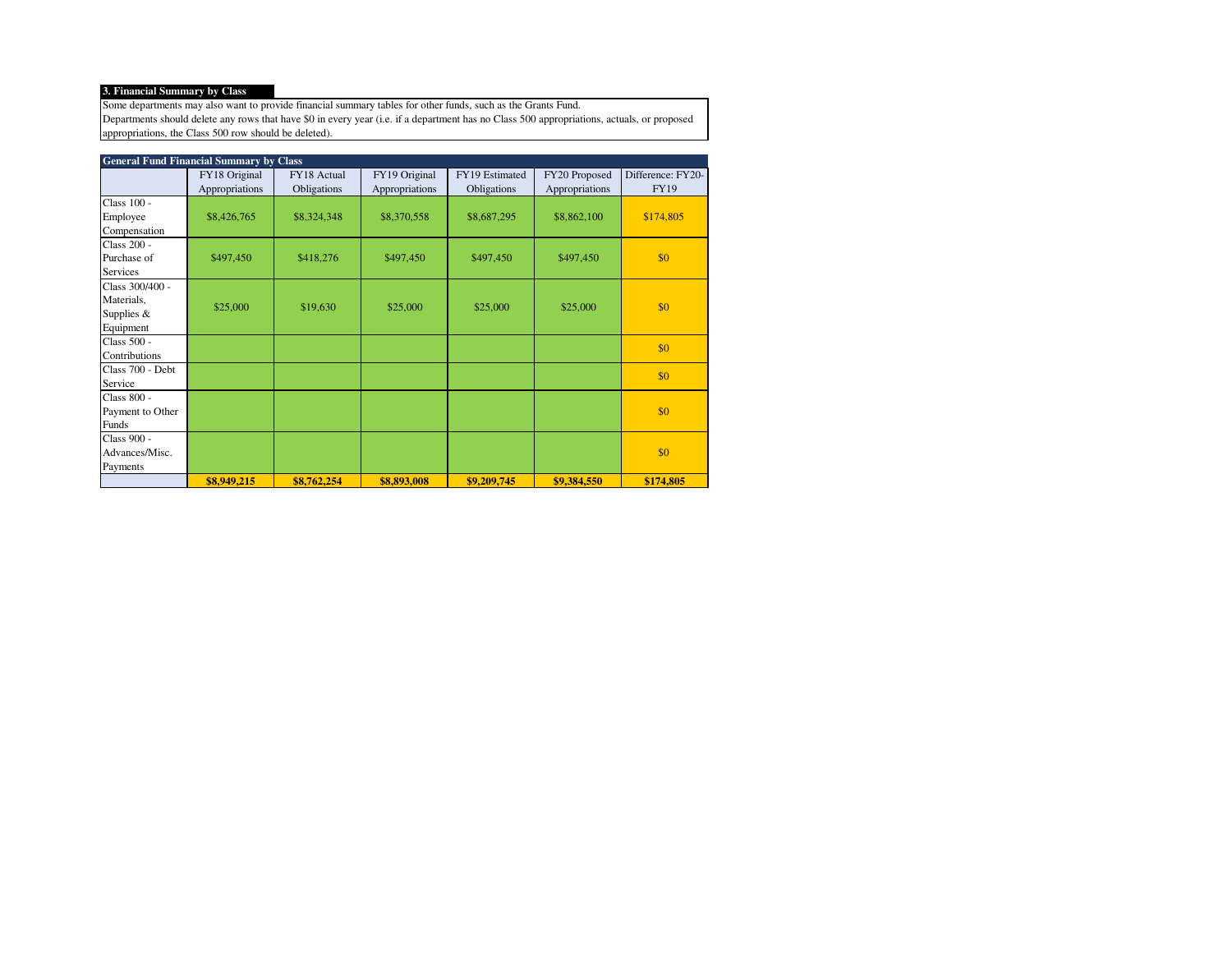## **4. Contracts Summary**

This table focuses on large professional services contracts with for-profit vendors.

"Large" is defined as exceeding \$34,000 (meaning that an RFP was required).

Departments should focus on contracts that have been conformed to date.

Any departments that have large contracts with non-profit providers are encouraged to provide board makeup information in the optional "Non-Profit Vendor Demographics" table below.

| M/W/DSBE Participation on Large Professional Services Contracts with For-Profit Vendors |                                                    |                              |                       |                               |                       |                                            |                                          |                         |                                                                             |                                                                                                                 |                                                                                |
|-----------------------------------------------------------------------------------------|----------------------------------------------------|------------------------------|-----------------------|-------------------------------|-----------------------|--------------------------------------------|------------------------------------------|-------------------------|-----------------------------------------------------------------------------|-----------------------------------------------------------------------------------------------------------------|--------------------------------------------------------------------------------|
|                                                                                         | Top Five Largest Contracts over \$34,000 for FY19  |                              |                       |                               |                       |                                            |                                          |                         |                                                                             |                                                                                                                 |                                                                                |
| Vendor Name                                                                             | <b>Brief Description</b><br>of Service<br>Provided | Dollar Amount of<br>Contract | <b>RFP</b> Issue Date | <b>Contract Start</b><br>Date | Ranges in RFP         | % of M/W/DSBE<br>Participation<br>Achieved | \$ Value of<br>M/W/DSBE<br>Participation | Total %<br><b>DSBEs</b> | Total \$ Value<br>Participation - All   Participation - All<br><b>DSBEs</b> | Is This a Local<br>Business? (principal<br>place of business<br>located within City<br>limits)<br>[yes / $no$ ] | Does the Vendor<br>Have a Waiver for<br>Living Wage<br>Compliance?<br>[yes/no] |
| Mitchell & Titus,<br>LLP                                                                | Peer review audit                                  | \$50,000                     | 10/16/2018            | 11/15/2018                    | MBE:<br>WBE:<br>DSBE: | 100%                                       | \$50,000<br>\$0<br>\$0                   | 100%                    | \$50,000                                                                    | Yes                                                                                                             | N <sub>o</sub>                                                                 |
|                                                                                         |                                                    |                              |                       |                               | MBE:<br>WBE:<br>DSBE: |                                            | \$0<br>\$0<br>\$0                        | $0\%$                   | \$0                                                                         |                                                                                                                 |                                                                                |
|                                                                                         |                                                    |                              |                       |                               | MBE:<br>WBE:<br>DSBE: |                                            | \$0<br>\$0<br>\$0                        | $0\%$                   | \$0                                                                         |                                                                                                                 |                                                                                |
|                                                                                         |                                                    |                              |                       |                               | MBE:<br>WBE:<br>DSBE: |                                            | \$0<br>\$0<br>\$0                        | $0\%$                   | \$0                                                                         |                                                                                                                 |                                                                                |
|                                                                                         |                                                    |                              |                       |                               | MBE:<br>WBE:<br>DSBE: |                                            | \$0<br>\$0<br>\$0                        | $0\%$                   | \$0                                                                         |                                                                                                                 |                                                                                |

| <b>Non-Profit Vendor Demographics</b> |            |          |
|---------------------------------------|------------|----------|
| [Non-Profit Vendor's Name]            | Minority % | Female % |
| Workforce                             |            |          |
| Executive                             |            |          |
| Board                                 |            |          |
| [Non-Profit Vendor's Name]            | Minority % | Female % |
| Workforce                             |            |          |
| Executive                             |            |          |
| Board                                 |            |          |
| [Non-Profit Vendor's Name]            | Minority % | Female % |
| Workforce                             |            |          |
| Executive                             |            |          |
| Board                                 |            |          |
| [Non-Profit Vendor's Name]            | Minority % | Female % |
| Workforce                             |            |          |
| Executive                             |            |          |
| Board                                 |            |          |
| [Non-Profit Vendor's Name]            | Minority % | Female % |
| Workforce                             |            |          |
| Executive                             |            |          |
| Board                                 |            |          |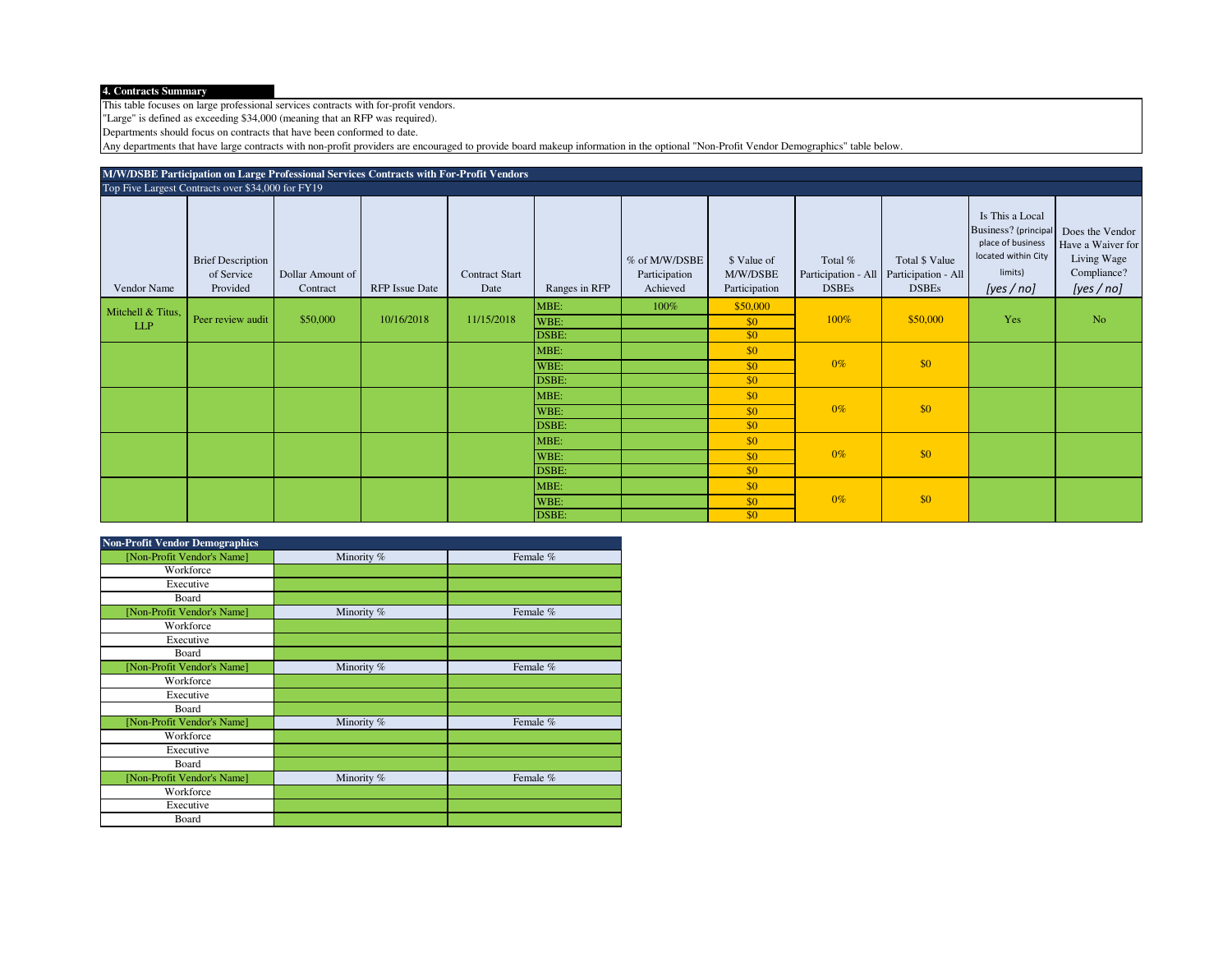**5. Performance Measures Table**

The Budget Office will copy this table in from the Five Year Plan.

The Contracts Summary table is for **professional services contracts only**. **6. Participation Rate and Goal**

The Contract Participation Goal table is for **all** contracts (Public Works, SS&E, and Professional Services,

| <b>Contracts Summary (Professional Services only)</b> |             |             |           |             |             |                       |  |  |  |
|-------------------------------------------------------|-------------|-------------|-----------|-------------|-------------|-----------------------|--|--|--|
|                                                       | <b>FY14</b> | <b>FY15</b> | FY16      | <b>FY17</b> | <b>FY18</b> | FY19 YTD<br>(Q1 & Q2) |  |  |  |
| Total amount of                                       |             |             |           |             |             |                       |  |  |  |
| contracts                                             | \$419.215   | \$453.291   | \$263,872 | \$347,656   | \$339,569   | \$296,806             |  |  |  |
| Total amount to                                       |             |             |           |             |             |                       |  |  |  |
| M/W/DSBE                                              | \$25,563    | \$33,465    | \$13,440  | \$7,500     | \$56,528    | \$68,788              |  |  |  |
| Participation Rate                                    | $6\%$       | 7%          | $5\%$     | $2\%$       | 17%         | 23%                   |  |  |  |

**Total M/W/DSBE Contract Participation Goal (Public Works; Services, Supplies & Equipment; and Professional Services combined)**

|                                            | <b>FY18</b> | <b>FY19</b> | <b>FY20</b> |
|--------------------------------------------|-------------|-------------|-------------|
| M/W/DSBE<br>Contract<br>Participation Goal | 5%          | 10%         | 25%         |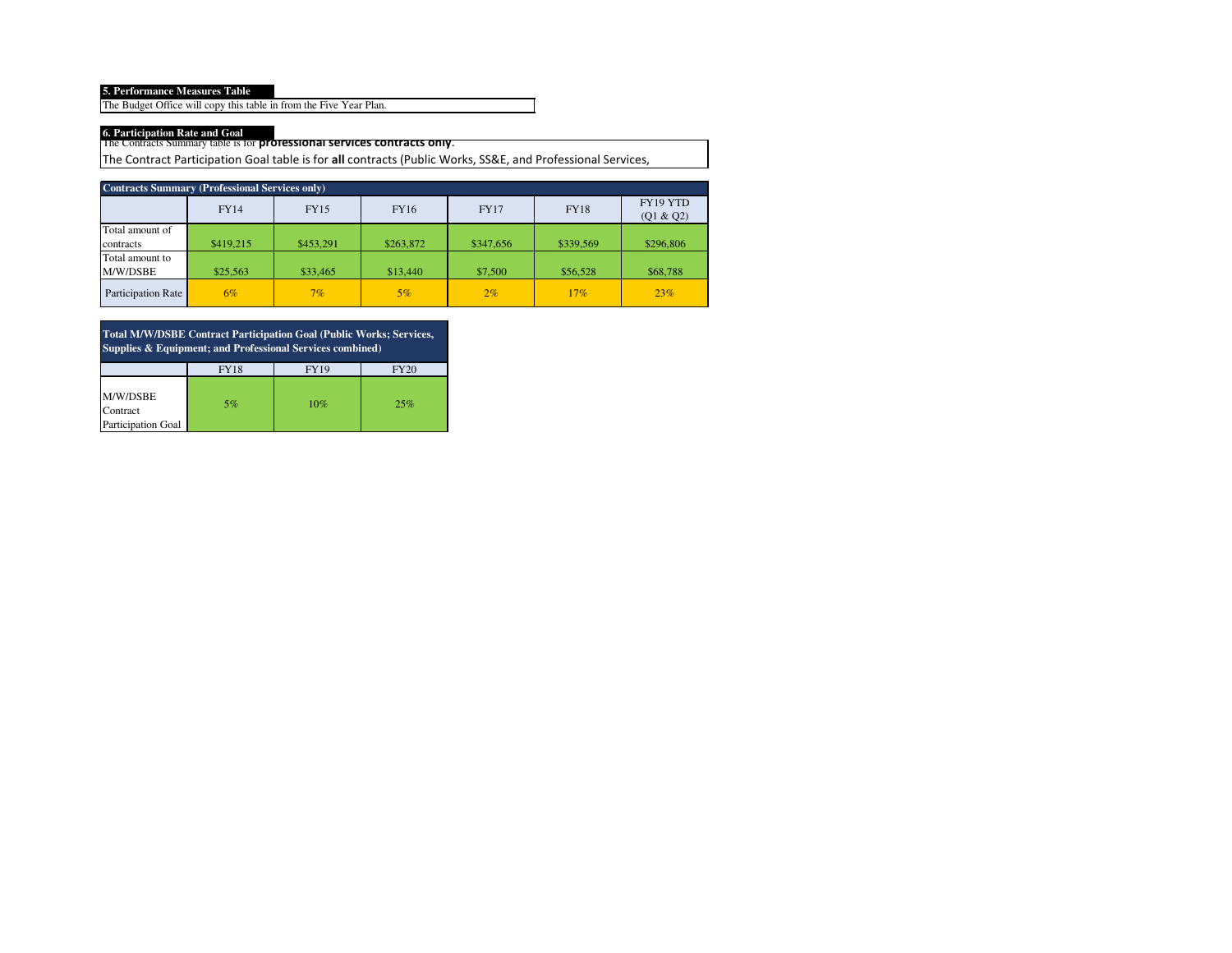## **7. Staff Demographics**

Totals in this table should tie out to numbers in tables 1 and 2 above.

Biracial employees should be included under "Other."

The number of employees who identify as non-binary (i.e. employees who do not identify as either female or male) can be included in the text box below the table.

|                | <b>Staff Demographics (as of November 2018)</b> |                  |                        |                  |                  |  |  |
|----------------|-------------------------------------------------|------------------|------------------------|------------------|------------------|--|--|
|                | <b>Full-Time Staff</b>                          |                  | <b>Executive Staff</b> |                  |                  |  |  |
|                | Male                                            | Female           |                        | Male             | Female           |  |  |
|                | African-American                                | African-American |                        | African-American | African-American |  |  |
| Total          | 17                                              | 33               | Total                  |                  |                  |  |  |
| % of Total     | 13%                                             | 26%              | % of Total             | 20%              | 20%              |  |  |
| Average Salary | \$61,923                                        | \$63,583         | Average Salary         | \$123,600        | \$128,000        |  |  |
| Median Salary  | \$59,789                                        | \$56,650         | Median Salary          | \$123,600        | \$128,000        |  |  |
|                | White                                           | White            |                        | White            | White            |  |  |
| Total          | 32                                              | 25               | Total                  | $\overline{0}$   | 4                |  |  |
| % of Total     | 25%                                             | 20%              | % of Total             | $0\%$            | 60%              |  |  |
| Average Salary | \$77,538                                        | \$74,902         | Average Salary         |                  | \$129,898        |  |  |
| Median Salary  | \$69,350                                        | \$68,047         | Median Salary          |                  | \$131,153        |  |  |
|                | Hispanic                                        | Hispanic         |                        | Hispanic         | Hispanic         |  |  |
| Total          | $\overline{2}$                                  |                  | Total                  |                  |                  |  |  |
| % of Total     | 2%                                              | 1%               | % of Total             | $0\%$            | $0\%$            |  |  |
| Average Salary | \$57,925                                        | \$77,250         | Average Salary         |                  |                  |  |  |
| Median Salary  | \$57,925                                        | \$77,250         | Median Salary          |                  |                  |  |  |
|                | Asian                                           | Asian            |                        | Asian            | Asian            |  |  |
| Total          | 9                                               | 7                | Total                  |                  |                  |  |  |
| % of Total     | 7%                                              | 6%               | % of Total             | $0\%$            | $0\%$            |  |  |
| Average Salary | \$59,007                                        | \$65,181         | Average Salary         |                  |                  |  |  |
| Median Salary  | \$56,060                                        | \$56,060         | Median Salary          |                  |                  |  |  |
|                | Other                                           | Other            |                        | Other            | Other            |  |  |
| Total          |                                                 |                  | Total                  |                  |                  |  |  |
| % of Total     | $0\%$                                           | 1%               | % of Total             | $0\%$            | $0\%$            |  |  |
| Average Salary |                                                 | \$67,899         | Average Salary         |                  |                  |  |  |
| Median Salary  |                                                 | \$67,899         | Median Salary          |                  |                  |  |  |
|                | Bilingual                                       | Bilingual        |                        | Bilingual        | Bilingual        |  |  |
| Total          | 10                                              | 8                | Total                  |                  |                  |  |  |
| % of Total     | 8%                                              | 6%               | % of Total             | $0\%$            | $0\%$            |  |  |
| Average Salary | \$71,100                                        | \$61,500         | Average Salary         |                  |                  |  |  |
| Median Salary  | \$66,132                                        | \$63,844         | <b>Median Salary</b>   |                  |                  |  |  |
|                | Male                                            | Female           |                        | Male             | Female           |  |  |
| Total          | 60                                              | 67               | Total                  |                  | 5                |  |  |
| % of Total     | 47%                                             | 53%              | % of Total             | 17%              | 83%              |  |  |
| Average Salary | \$69,680                                        | \$68,242         | Average Salary         | \$123,600        | \$129,518        |  |  |
| Median Salary  | \$67,899                                        | \$64,364         | <b>Median Salary</b>   | \$123,600        | \$128,750        |  |  |

**Detail for non-binary employees, if applicable**: